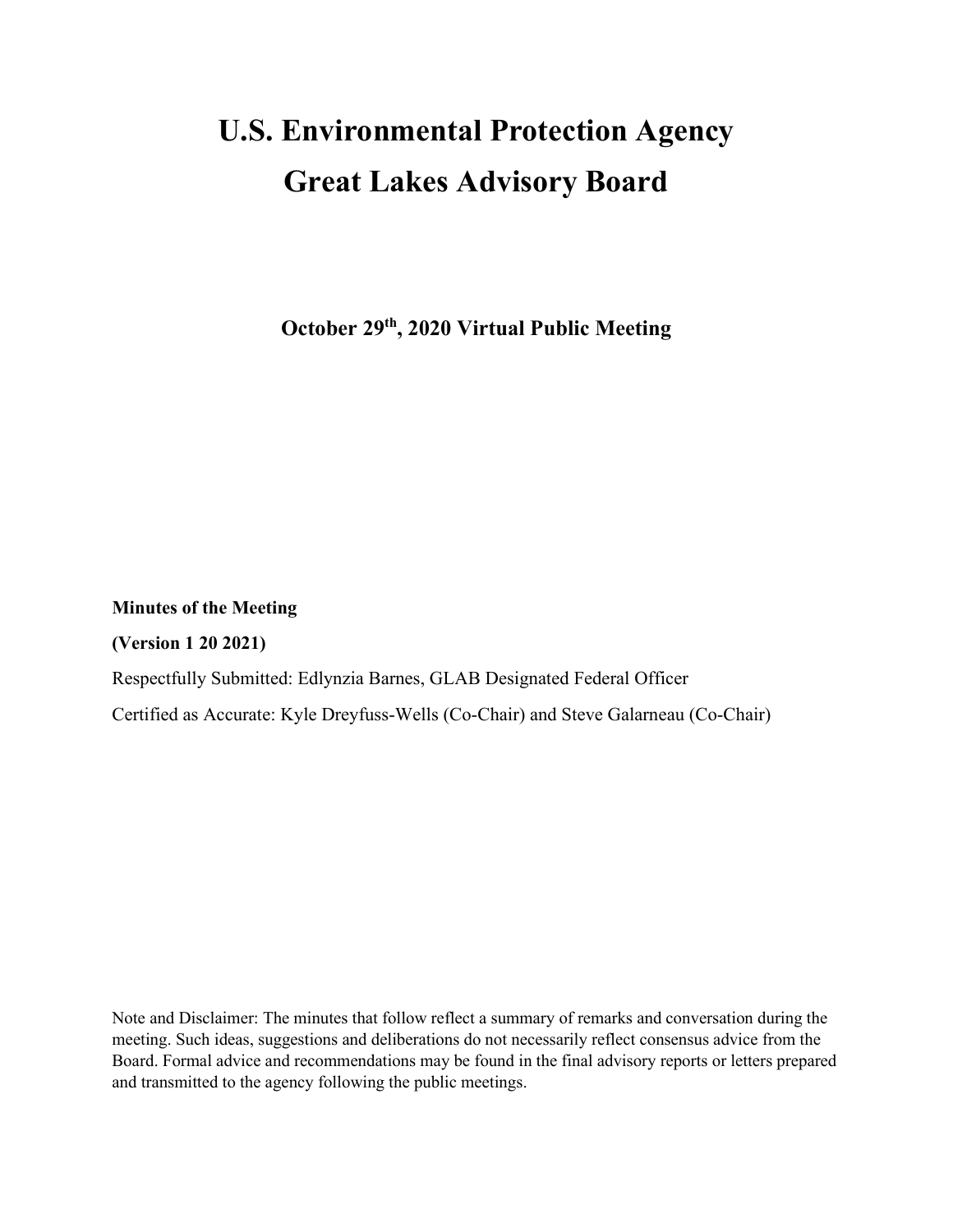#### **Meeting Purpose:**

The purpose of this meeting is to discuss initial charge questions directed by U.S. EPA to the Great Lakes Advisory Board. [\(Charge questions\)](https://www.glri.us/sites/default/files/glab-charge-questions-20201022.pdf).

#### **Attendees:**

For full roster, see Attachment A.

## **Welcome Remarks from EPA:**

Edlynzia Barnes, the Designated Federal Officer (DFO) for the Great Lakes Advisory Board (GLAB) convened the meeting. Welcoming remarks were provided by Kurt Thiede, Region 5 Regional Administrator/Great Lakes National Program Manager and EPA Administrator Andrew Wheeler by way of a pre-recorded video. This is the first substantive meeting of the GLAB since its re-establishment in December 2018.

## **Introductory Remarks and Agenda Review:**

GLAB Co-Chairs Kyle Dreyfuss-Wells and Steve Galarneau welcomed GLAB members to the meeting and requested that GLAB members provide a brief self-introduction along with a short summary of their professional and/or personal experiences relating to the Great Lakes. The meeting agenda was reviewed, and the Co-Chairs provided instructions to public attendees on how and when to provide public comments during the meeting.

## **Discussion of Charge Questions:**

EPA presented existing background information on Great Lakes Restoration Initiative (GLRI) programs and activities to address the following charge questions/themes. Following each presentation by U.S. EPA, GLAB members were welcomed to ask questions and request clarification if needed.

Charge questions/themes:

# *Theme 1 – Seek Advice and Recommendations on Innovative Strategies to Address Legacy Phosphorus*

## *Theme 2 – Seek Advice and Recommendation on Managing Excess Nutrients*

Santina Wortman, U.S. EPA Great Lakes National Program Office, presented background information on nutrient reduction efforts under the GLRI and the Great Lakes Water Quality Agreement (GLWQA).The presentation summarized nutrient reduction efforts, identified the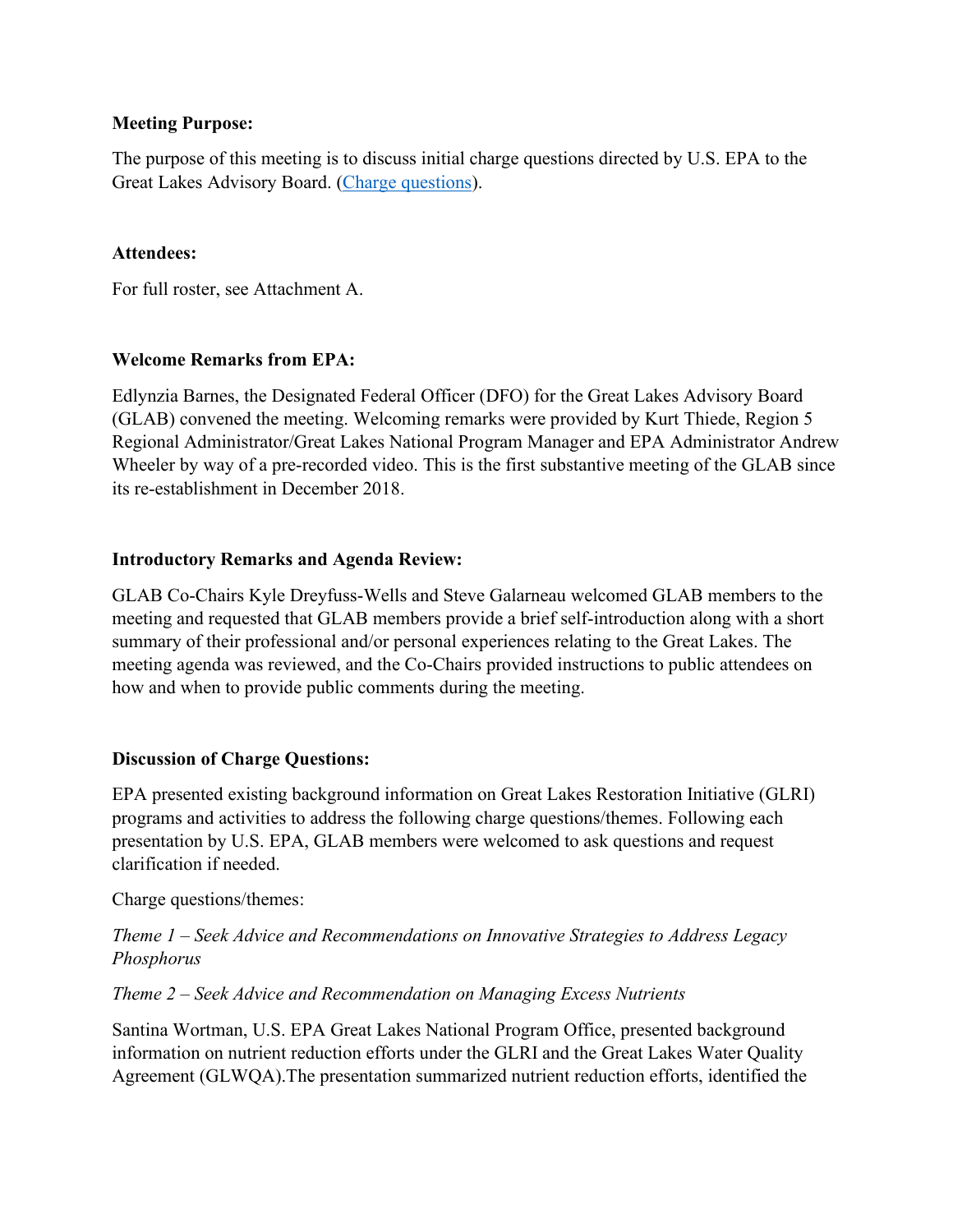numerous partners and programs that exist to address excess nutrient loads, reported on progress, and addressed the significance of "legacy" sources of nutrients..

# *Theme 3 – Seek Advice and Recommendation on GLRI Outreach*

Chris Korleski, Director of the U.S. EPA Great Lakes National Program Office, presented an overview of current outreach mechanisms that GLRI federal agencies use to communicate progress made under the GLRI and GLWQA. Mr. Korleski highlighted several of the platforms that are currently used such as [www.glri.us,](http://www.glri.us/) [www.binational.net,](http://www.binational.net/) and [www.asiancarp.us.](http://www.asiancarp.us/) Mr. Korleski also pointed GLAB members to existing reports that are available including the annual GLRI Reports to Congress and the triannual GLWQA Progress Reports of the Parties and State of the Great Lakes Reports.

# *Theme 4 – Seek Advice and Recommendation on Invasive Species*

Kevin O'Donnell, U.S. EPA Great Lakes National Program Office, presented information on existing federal invasive species authorities and programs and key invasive species issues within the Great Lakes region. The federal invasive species programs include the GLRI , Lacey Act (18 U.S.C. 42), Nonindigenous Aquatic Nuisance Prevention and Control Act (NANPCA), National Invasive Species Act (NISA), and the Great Lakes and Lake Champlain Invasive Species Program (GLLCISP).

# *Theme 5 – Outcome Based Investments in the Great Lakes*

Mike Russ, U.S. EPA Great Lakes National Program Office, presented an overview of GLRI accomplishments. Mr. Russ reported on the status of select GLRI Action Plan II measures of progress Fiscal Year 2016 through 2019 (preliminary) including beneficial use impairments removed; estimated pounds of phosphorus reduced; and habitat restored, protected or enhanced.

## *Theme 6 – GLRI's Role in the Vitality and Reinvestment of Great Lakes Communities*

Todd Nettesheim, Deputy Director of the U.S. EPA Great Lakes National Program Office, provided an overview of GLRI's role in the vitality and reinvestment of Great Lakes communities. Mr. Nettesheim briefly identified two reports: *Socioeconomic Impacts of the Great Lakes Restoration Initiative* and *Great Lakes Revival – How Restoring Waters Leads to Rebirth of Great Lakes Communities* relevant to this charge question. Mr. Nettesheim also presented a brief background on the U.S. EPA Brownfields program and it's revitalization tools (Brownfield grant opportunities and Brownfield technical assistance), Opportunity Zones that support community revitalization, and the Executive Order on Modernizing America's Water Resource Management and Water Infrastructure (Section 3. Interagency Water Subcabinet).

## **GLAB Member Discussion:**

GLAB Co-Chair Steve Galarneau thanked U.S. EPA for the presentations and turned the conversation over to members of the GLAB. Co-Chair Galarneau discussed a process to address the six charge questions, suggesting to group the six charge questions into three workgroups – a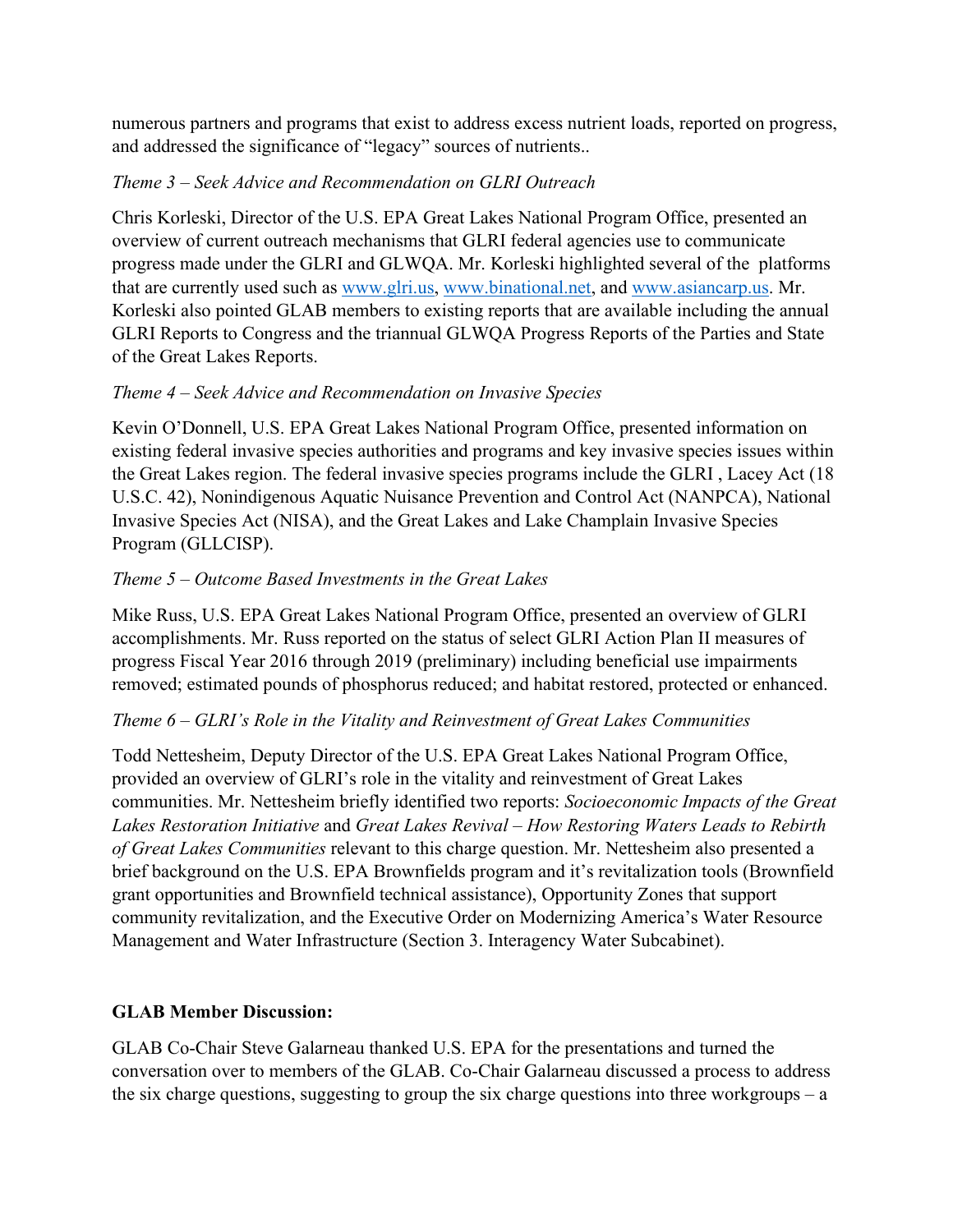Nutrients Workgroup (addressing charge questions 1 & 2), a GLRI Workgroup (addressing charge questions 3, 5 & 6), and an Invasive Species Workgroup (addressing charge question 4). Consensus by GLAB members on the organization of the three workgroups was achieved and a proposed timeline to have final recommendations to EPA by November 2021 was discussed.

#### **Public Comments:**

Interested members of the public were given three minutes to ask questions or provide comments to the GLAB.

Sandy Bihn's commented on nutrients in Lake Erie. Ms. Bihn's comments are posted under the GLAB [webpage.](https://www.glri.us/node/33#public-comments)

Emily Sheridan commented on plans to engage more with environmental justice communities.

Laura Rubin expressed support for community engagement and working to incorporate more metrics and outputs around environmental justice issues.

## **Next Steps and Action Items:**

It was requested that GLAB members identify which workgroup(s) they would like to participate in by November 4<sup>th</sup>, 2020. GLAB Co-Chairs and DFO Lynzi Barnes are to send workgroup assignments to GLAB by November 18<sup>th</sup>, 2020. DFO Barnes will develop a macro timeline for the GLAB and its work activities for the course of 2020-2021.

## **Meeting Adjourn:**

The meeting was adjourned by the DFO.

## **Attachment A – List of Attendees**

*GLAB Members:* Dr. Al Steinman Dr. Brian Miller Chairman James Williams Jeff Stollenwerk John Hull Kay Nelson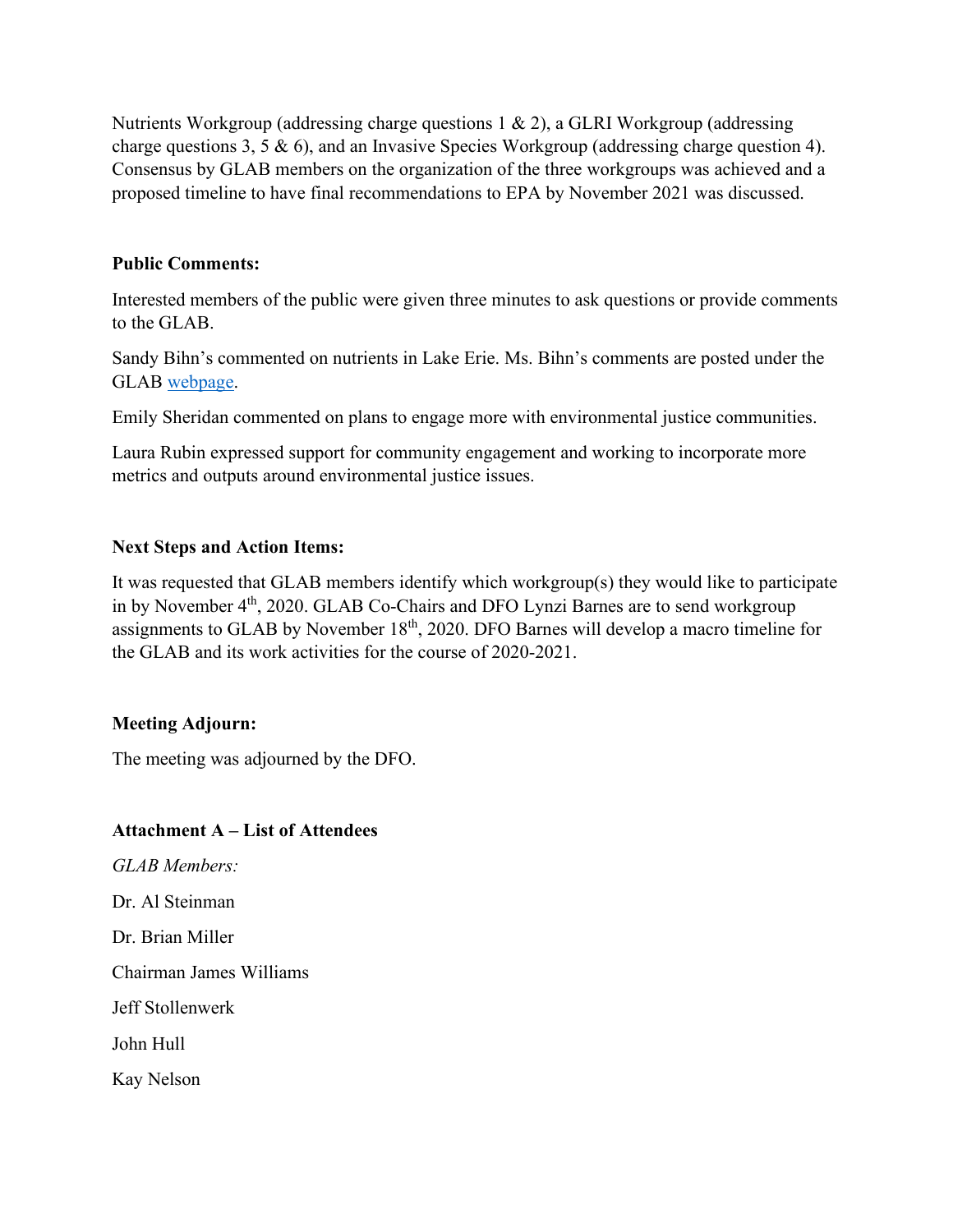Kyle Dreyfuss-Wells Dr. Larry Antosch Lisa Frede Dr. Scudder Mackey Steve Galarneau (WI DNR) Sylvia Orduño Dr. Val Klump

*DFO:* 

Lynzi Barnes

*Others:*

Allison Voglesong-Zejnati

Amanda Meyer

Carl Platz

Chad Lord

Child, Matthew

Chris Morgan

Christopher Korleski

Danielle Chesky (GAC/AMC)

Danielle Green

David Copplestone (MNRF)

David Koltz

Emily Sheridan, (DEC)

Erma (last name unknown)

Hannah Arbuckle

Jen Vanator

Jennifer Day